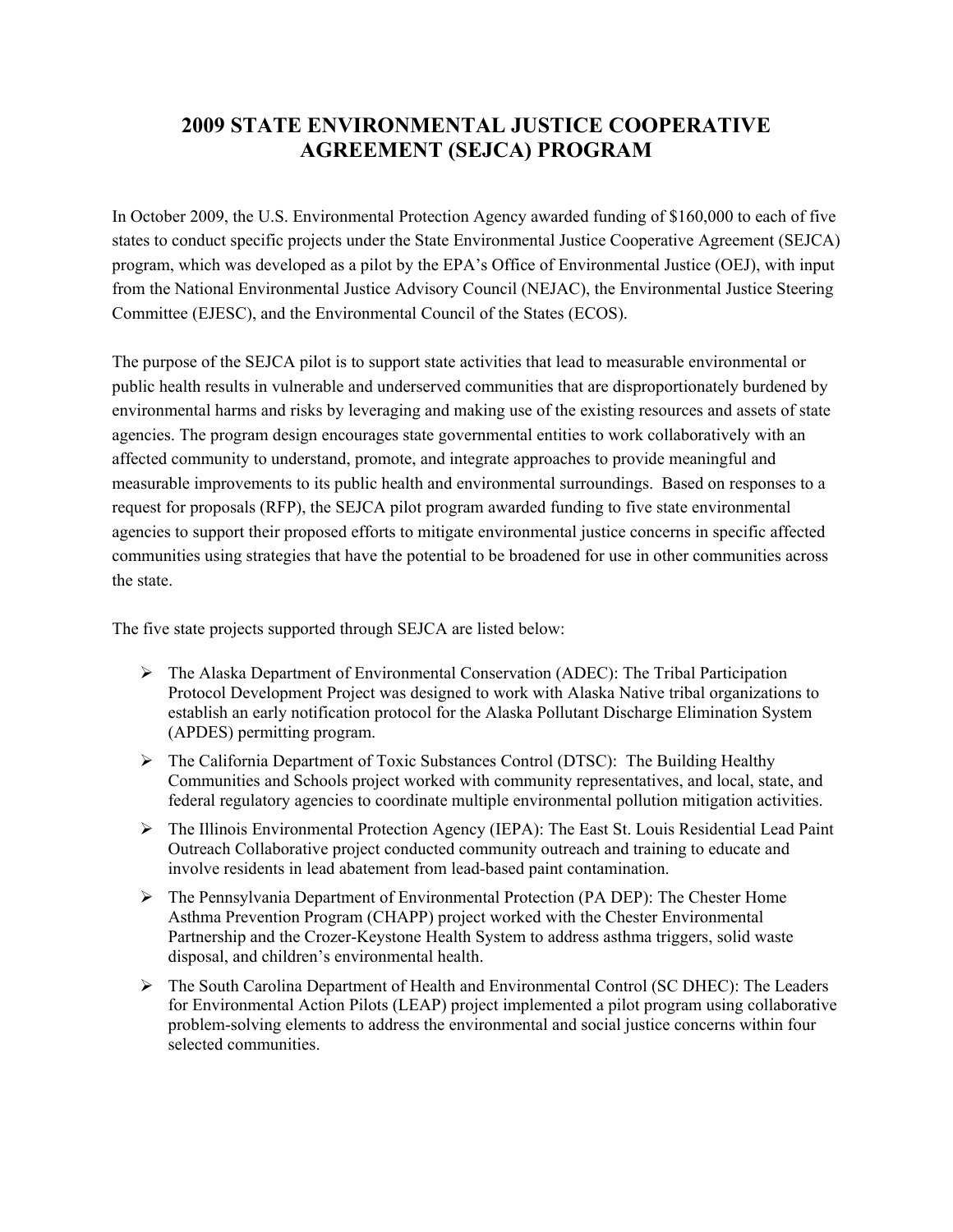## **PROJECT SUMMARIES**

#### **Alaska Department of Environmental Conservation**

 River, and one community — Huslia — is located on the Koyukuk River, approximately 180 river miles The Alaska Department of Environmental Conservation (ADEC) initiated the Tribal Participation Protocol Development Project (TPP) in partnership with six tribal communities that make up the Yukon-Koyukuk (Y-K) Subregion of the Tanana Chiefs Conference, which is a consortium of 42 tribal villages in the Athabascan Region of Alaska. These six tribal councils include the Galena Village Council, Huslia Traditional Council, Kaltag Traditional Council, Koyukuk Traditional Council, Nulato Tribal Council, and Ruby Tribal Council. Five of the communities are spread out along a 130-mile segment of the Yukon (about 70 direct miles) northeast of the confluence between the two rivers.

 protection of Alaska's water from pollution to safeguard fish and other subsistence resources on which These six tribal communities are similar to numerous other Alaskan tribal communities that are spread across vast distances, unconnected by roads. Over the years, these and many other tribal communities have asked to have a stronger role and voice in permitting decisions under the Alaska Pollution Permit Discharge Elimination System (APDES). Tribal communities also have expressed concern related to the rural Native families and villages depend.

#### **Project Successes**

 signed by the Department's Commissioner and tribal chiefs from six Y-K region villages. Major TPP of Water staff of potential issues concerning Native Alaskans. These positive results and especially Under the SEJCA program, ADEC was able to provide training; create outreach, guidance, and tools to facilitate tribal involvement in the APDES program and develop a communication protocol ultimately outputs included: (1) a protocol for early notification of and coordination with tribes, (2) a guidance document on how to use the new protocol, (3) three large training workshops for tribal participants and ADEC staff on how to use the new protocol, and (4) a tool kit posted on the a Tribal Communication webpage that includes the protocol, the above-mentioned guidance, and a brochure and postcard on APDES permitting. The TPP has resulted in significant improvements in the ability of the six participating tribal communities to stay informed of and contribute to permit decisions that have the potential to affect their lives. In addition, this project has led to increased awareness of ADEC Division posting the tool kit on the Internet have encouraged the staff from other ADEC permitting programs to begin using the project outputs as templates to tailor specific communication tools and protocols for their programs. Perhaps the most visible success of the SEJCA project on ADEC was as a major influence in ADEC's recent appointment of a full-time EJ coordinator who will provide inputs to all EJ-related permits and other documents and direct persons with EJ-related issues to the appropriate ADEC program office.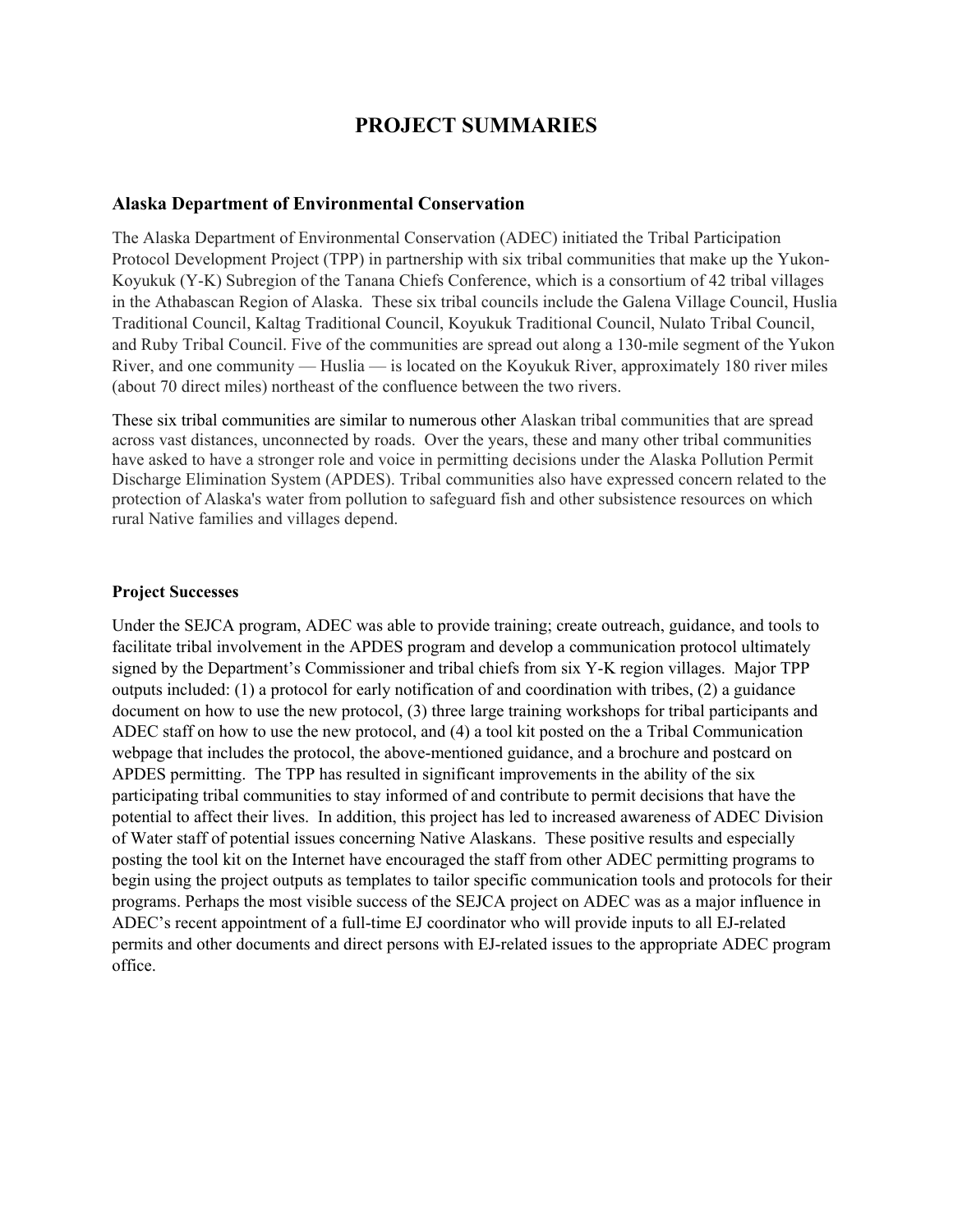## **California Department of Toxic Substances Control**

 The California Environmental Protection Agency (CalEPA), Department of Toxic Substances Control of Wilmington, Commerce, and Maywood (Identify, Reduce and/or Eliminate)." Two of the three cities, (DTSC), initially conducted an initiative titled "Building Healthy Communities and Schools in the Cities Maywood and Commerce, are near each other, approximately 6 miles southeast of downtown Los Angeles. The populations of these cities range from approximately 25,000 to 35,000, and both are more than 90 percent Latino, with 24 to 30 percent of the residents below the poverty line. The City of Wilmington, California, is home to the Port of Los Angeles.

facilities in and around schools. Under the initiative, DTSC worked with residents of each city to connect people who live closest to environmental and public health problems with local, state, and federal regulators (such as DTSC, the Regional Water Quality Control Boards, and air quality and public health agencies). Priority work was focused on environmental and multi-media impacts caused by freeways, rail yards, and industrial

The majority of issues addressed under the SEJCA project involved the color and potential chemical contamination in the tap water of the Maywood community. For more than a decade, community members have dealt with tap water that is frequently brown, bitter tasting, malodorous, and that sometimes contains red particulates. Under its EJ policy, DTSC has a responsibility to work with EJ stakeholders to develop cross-agency approaches to address iron and manganese in Maywood drinking water and to ensure that the community has a safe drinking water supply.

#### **Project Successes**

 within 100 days. Project outputs included: 1) a series of training programs and workshops for local action activities. This information was provided in maps at DTSC's website. The project has resulted in development of sustainable and mutually beneficial relationships between DTSC staff and the three communities that are based on trust and sharing of knowledge. DTSC's knowledge mostly involves environmental laws and regulations, whereas the community's knowledge mostly involves the locations of activities that need to be investigated because they appear to be placing community residents at risk from exposure to toxic substances. This sharing of knowledge occurred at workshops and other meetings that were scheduled by community leaders and DTSC staff. In addition, DTSC assisted the U.S. Environmental Protection Agency Region 9 EJ staff in conducting and organizing a bus tour under the SEJCA project. The bus stopped at the locations covered under this grant and community members raised several environmental concerns at all three locations. A major contribution to the growing trust between these cities and DTSC staff is DTSC's pledge to report progress using a scheduled and agreed-upon method (such as a letter, meeting, or telephone call) on each community issue residents with topics ranging from diesel truck emissions, water sampling, inspections; 2) Water Sampling of multiple Maywood City schools; 3) DTSC collected data from all of the communities to update and ground truth the information from a DTSC database identifying generators, transporters, and treatment, storage, and disposal facilities and voluntary cleanup projects, orphan site work, and corrective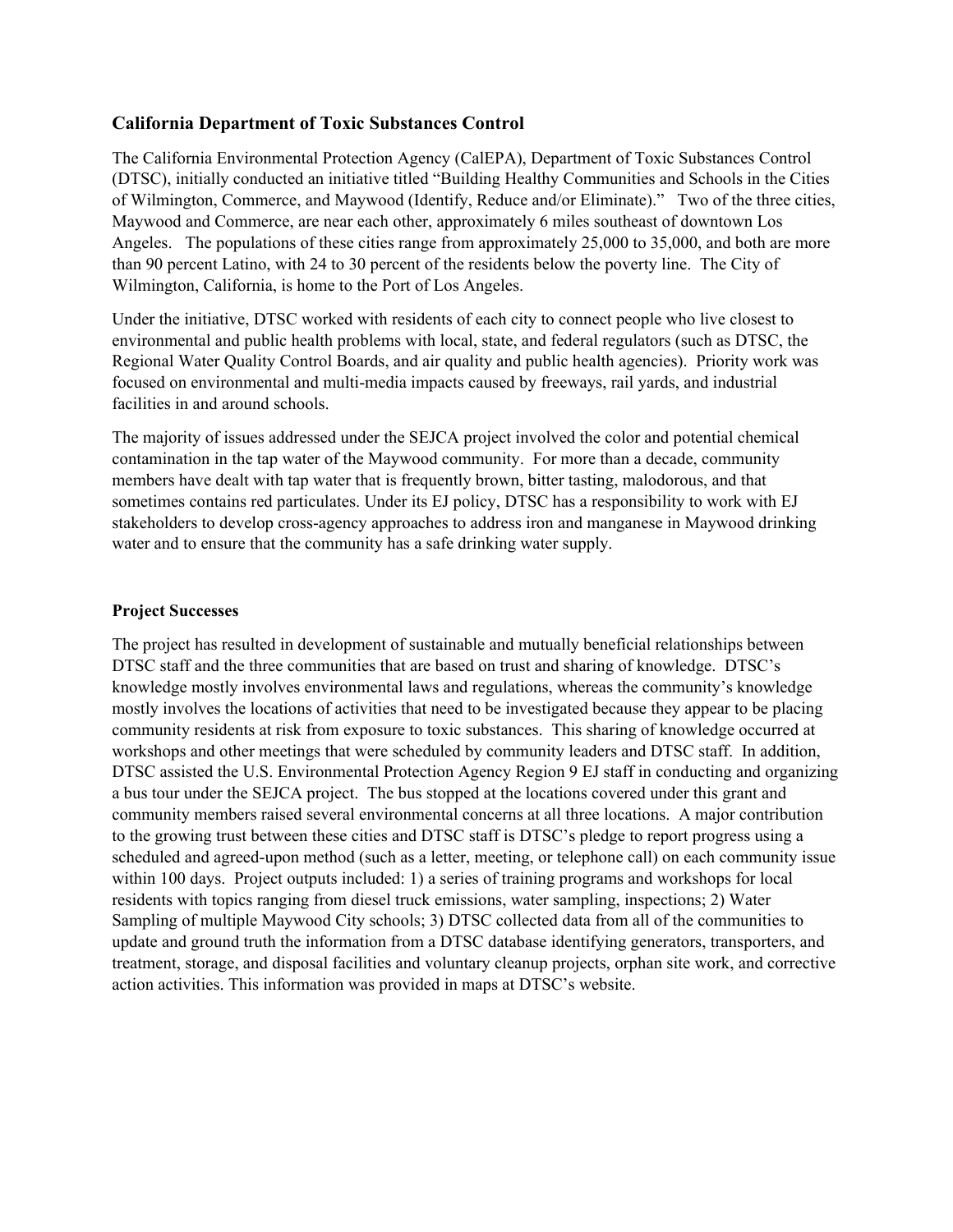## **Illinois Environmental Protection Agency**

#### **Project Overview**

 loss of blue-collar jobs and basic amenities provided by local government. More than half the residents The City of East St. Louis has a population of about 30,000 with a median household income of about \$21,000. About 98 percent of residents are African American. Post-war industrial abandonment led to live below the poverty level, and unemployment is around twice the state and national average. Almost two-thirds of the children in school are eligible for a free or reduced-price lunch.

 St. Louis also has a large aging housing stock. A large percentage of the housing stock is contaminated by lead. East St. Louis has high risk areas where children have shown elevated blood lead levels. Elevated blood lead levels affect children's ability to learn and develop. Most of the lead exposure to children comes from lead paint (dust). Children from lower income families tend to have higher blood lead levels. East

The East St. Louis Residential Lead Paint Outreach Collaborative was formed to establish a collaborative and coordinated effort between the Illinois EPA, East Side Health District, St. Clair County Intergovernmental Grants Department/Community Development and other partners. This outreach and training initiative was designed to leverage ongoing programs at the local level to maximize use of local resources and reduce duplication of efforts.

#### **Project Successes**

The East St. Louis Residential Lead Paint Outreach Collaborative provided focused public awareness programs addressing childhood lead poisoning. In addition, the program leveraged partner activities such as lead paint sampling assistance by using an X-ray fluorescence sampling device provided by the Illinois Environmental Protection Agency (IEPA), and blood lead sampling for children by the East Side Health District. In addition, the St. Clair County Intergovernmental Grants Department accepted applications from community members to the lead abatement program.

During 2010, in the first year of the project, IEPA provided lead brochures and literature for four workshops on the hazards of lead and the new repair, renovation and painting (RRP) rule in East Peoria, Carterville, O'Fallon and Palatine. Additional project outputs included: 1) Provided brochures, coloring books, and pamphlets about lead hazards to 50 people at a health fair sponsored by Southern Illinois Healthcare Foundation at its Belleville Health Clinic; 2) Participated in the Community Action for a Renewed Environment (CARE) -EJ National Conference in San Diego and provided a presentation for a partnership session; 3) Visited three middle schools for outreach on lead; and 4) Formed a partnership with the Illinois Department of Commerce and Economic Opportunity to establish and participate in several lead workshops.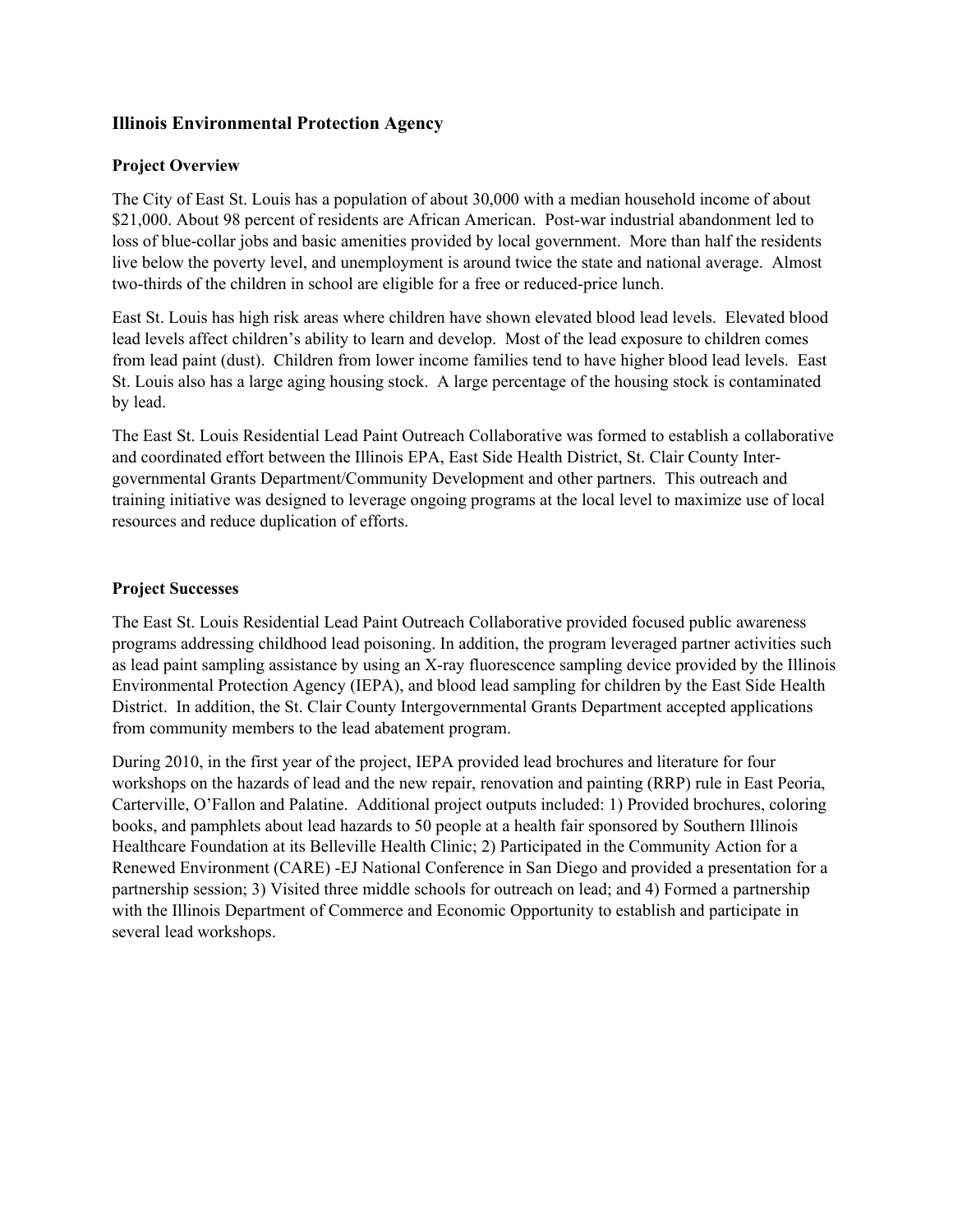## **Pennsylvania Department of Environmental Protection**

#### **Project Overview**

through 12 in the Chester Upland School District is close to 24 percent. This project, titled the Chester Home Asthma Prevention Program (CHAPP), was conducted within the limits of Chester, Pennsylvania, which encompasses a 6-square-mile area in Delaware County in southeastern Pennsylvania. The population is approximately 37,000 and is composed of approximately 75 percent African American, 19 percent Caucasian, and 5 percent Hispanic. The city once had thriving shipbuilding and manufacturing industries. Both industries have seen a steady economic decline since the 1960s. As jobs left the area, poverty rates increased, leaving more than a quarter of the population, and more than a third of the children, below the poverty line. The incidence of asthma in grades kindergarten

trigger problems for children when they are outdoors. The main goal of this project was to directly benefit children ages 0 to 17 with asthma in the project area by minimizing the number and severity of their attacks. To achieve this goal, the Pennsylvania Department of Environmental Protection (PA DEP) entered into partnerships with the Crozer-Keystone Health System (CKHS) and the Chester Environmental Partnership (CEP) to carry out environmental interventions in homes of asthmatic children in the City of Chester, to provide education about indoor asthma triggers, and to engage community members to address solid waste disposal problems which may

The disposal problems in Chester were addressed by the CEP, a group of organizations that are focused on improving the lives of Chester residents. The CEP meets regularly and is composed of representatives from the U.S. EPA, the PA DEP, health institutions, local government, and local businesses and industry. The CEP leveraged assistance from the City of Chester to provide 30-cubic-yard dumpsters at a number of locations and engaged Chester residents to fill the dumpsters with waste that had accumulated in vacant lots.

#### **Project Successes**

 July 2010 through February 2012. Participants in the CHAPP saw enhanced conditions when it came to than after. Three Chester residents successfully completed the peer counseling, train-the-trainer sessions, and proceeded to conduct home visits and at-home interventions for families with asthma concerns. 382 families were contacted by the peer counselors, and a total of 132 children from 69 families enrolled from severity and control of asthma. For both children above and below the age of 12, there was a statistically significant improvement in ACT pre-and post-test scores, in addition to a statistically significant decrease in visits to the emergency room. The home intervention and education prompted families to make changes to reduce asthma triggers in the home and be more diligent in the necessary medical care. The improvement was especially great for children whose asthma was initially considered "severe" based on the standard for the ACT score. CHAPP's participants also showed improvements toward the goals involving the number of uses of rescue medications and the amount of school absences caused by asthma. There were substantial decreases in the number school days missed and the frequency of the use of rescue medications. On average, a child missed approximately 5 more days of school before the intervention

The success of the solid waste cleanup program in Chester was evidenced by the large numbers of residents who participated in at least 10 large cleanup events, resulting in filling numerous dumpsters that were removed from the neighborhoods at no charge to the residents.